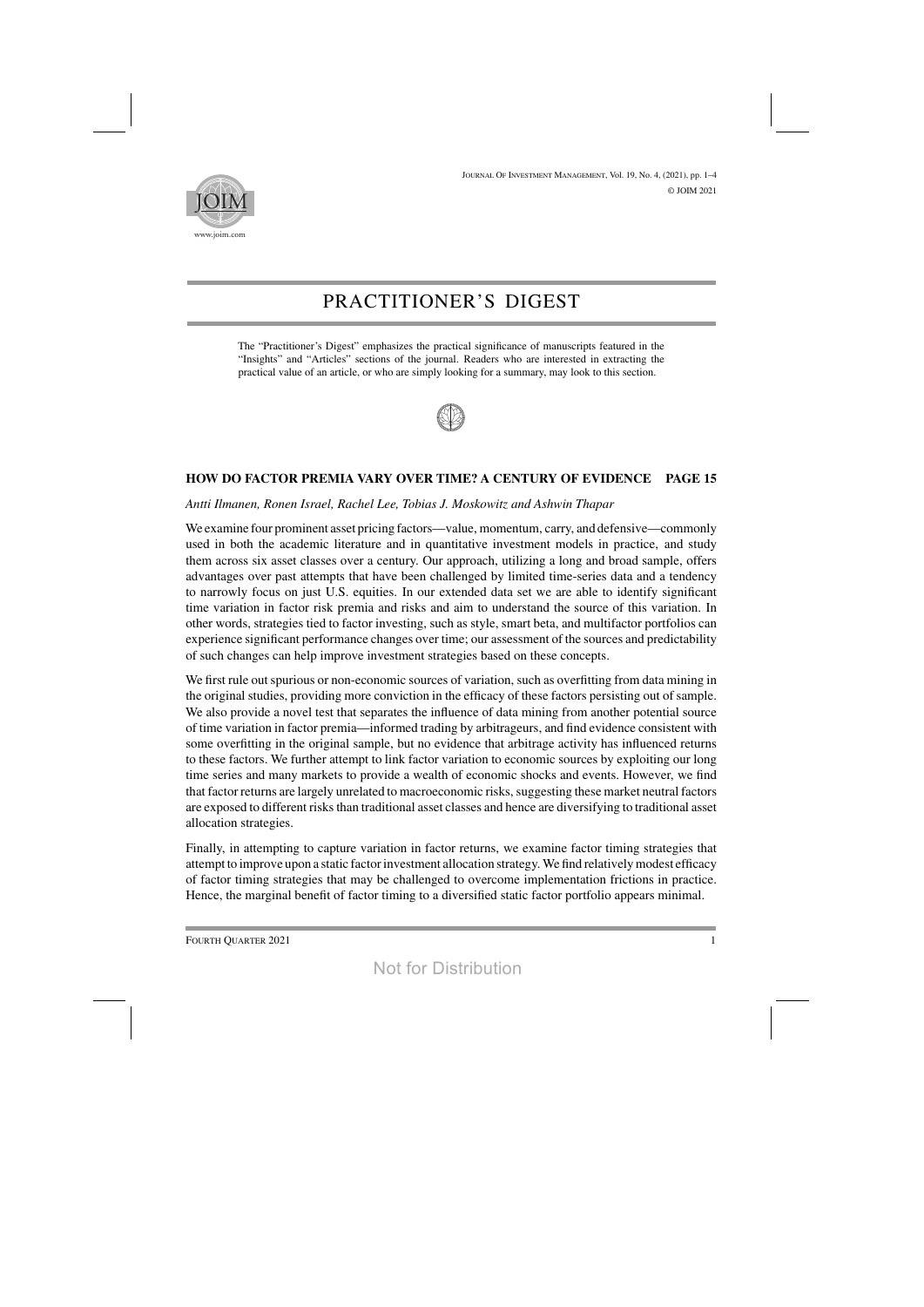# **THE U.S. TREASURY TERM STRUCTURE AND THE DISTRIBUTION OF REAL GDP GROWTH PAGE 58**

#### *J. Benson Durham*

Several studies report a positive correlation between the slope of the yield curve and future real GDP growth. This literature emphasizes the extremes of both variables, episodes of inversion that subsequently "cause" recession. But three underused lenses further assess any predictive power from the slope. First, existing studies do not exhaustively decompose the precise sections of the yield curve that may matter most. This study parses the yield curve not only by maturity but also the distinction between anticipated short rates and term premiums, which have different implications for real activity. The relation between the slope and growth owes primarily to the front end. However, both the estimated path of monetary policy and near-dated term premiums have statistically significant effects. This result suggests a role for investors' perceptions and attitudes toward risks, in addition to standard monetary policy transmission.

Second, the literature highlights recession "risks" semantically, but instead focuses on the mean of the growth distribution. To address this void, quantile regressions provide a lens on the so-called higher moments of the real GDP forecast density, namely its width and skew. Narrower slopes have a greater absolute impact on the left compared to the right tail of the distributions. However, these isolated results imply a boost to the width of the projections rather than its balance. Despite the literature's preoccupation with recession, there is no consistent evidence that slope compression deteriorates the downside balance of risks.

Third, studies are also silent on whether the term structure has information about shorter-run fluctuations around trend output, or conversely about much longer-run growth cycles. This distinction matters. The stronger the higher-frequency effects, the more relevant the term structure's signal is for active tactical investors as well as central bankers who attempt to smooth the business cycle. Yet the evidence does not support this view. Instead, spectral analysis of the underlying time series suggests that lower-frequency cycles largely account for the total variance in both growth and yield curve factors, as opposed to shorter time scales. Moreover, decompositions of the covariance between the term structure and growth indicate that longer-run cycles primarily drive the relation, ratherthan short-run oscillations. The preponderance of low-frequency power implies that any forecast signal from the term structure is less relevant for myopic and some longer-run investors alike.

#### **GOOD STATES, BAD STATES: WHAT DO OPTIONS TELL US ABOUT SCHIZOPHRENIC BEHAVIOR OF MR. MARKET AND WHAT CAN WE DO ABOUT IT? PAGE 79**

#### *Vineer Bhansali and Jeremie Holdom*

It is generally understood that the behavior of markets is unpredictable over short horizons, and this behavior is sometimes compared with the schizophrenic behavior of a person subject to bouts of euphoria and depression, greed and panic. It is also well known that option prices encapsulate the risk-neutral probability distribution implied by the market. Thus, hidden inside the option implied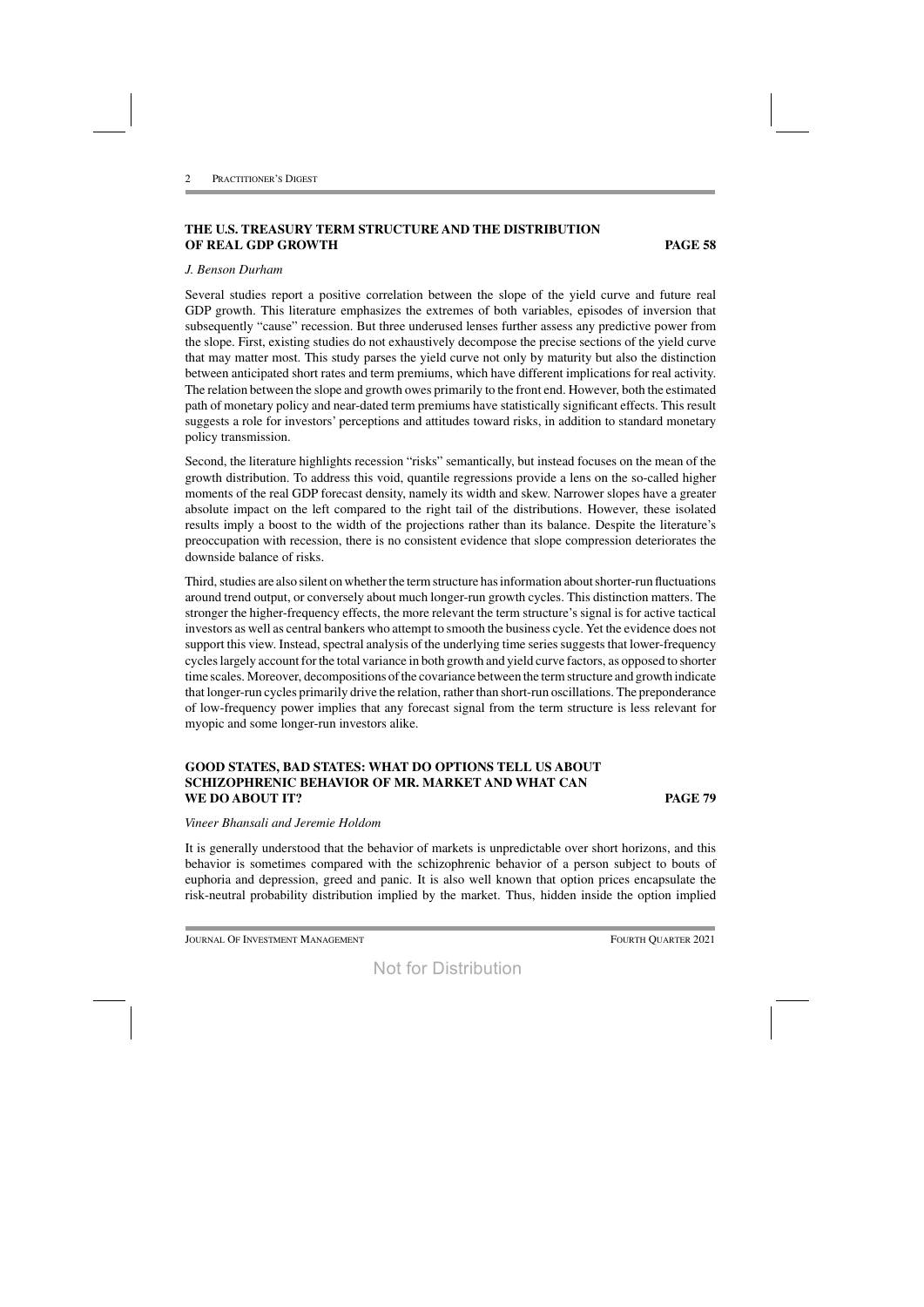distribution are sub-distributions for good states (bullish) and bad states (bearish) market outcomes which provides a lens into the split personality of market participants in the aggregate.

By using a simple mixture of distributions we extract time series of expected returns, volatilities and mixture probabilities of these mixed outcomes over history. We also focus on events such as the current US elections where uncertainty increases. From a practical perspective, the bimodality of asset return distributions suggests important modifications for asset allocation and risk management.

We demonstrate that the probability of being in these states changes with time and during important events, showing the importance of dynamic asset allocation and risk management. Since a mixture of distributions can exhibit fatter tails and negative skew, we also illustrate the need for tail hedging when options markets reflect elevated degrees of implicitly schizophrenic behavior.

## **HORIZON-ADJUSTED PORTFOLIO PERFORMANCE MEASURE PAGE 92**

## *Yoram Kroll and Moshe Ben-Horin*

Most, if not all practitioners, advocate higher portfolio risk for longer term investment horizons. This intuitive policy is supported by the widely accepted approach of Tversky and the Nobel laureate Kahneman who estimated that for a typical investor, it takes about 2.25 USDs gain to compensate for a one USD loss. Practically, performance measures are usually based on monthly returns and entirely ignore the risk reduction benefit of long term investment horizons. This paper suggests a practical way to quantify the risk reduction factor of a long horizon investment and integrate it into performance measures that employ short-term (e.g., monthly) data.

For illustration, we apply our model to the S&P-500 index over the period of 2008 to 2018 and found the following: The average monthly return of the  $S\&P-500$  of about  $+0.7\%$  was equivalent to about −0.4% monthly certain return, for a one-month horizon investment, implying a risk factor of about 1.1% per month. However, for a 60 month horizon investment, the  $+0.7\%$  average monthly return was equivalent to about  $+0.6\%$  certain return, implying a risk factor of a mere 0.1%.

Our model avails practitioners with an easy way to implement the long horizon risk reduction benefit into the short-term performance measure by presenting risk-adjusted average short-term (e.g., monthly) returns with an imbedded risk factor that matches the investor's horizon.

# **PRIVATE EQUITY VALUATION BEFORE AND AFTER ASC 820 PAGE 105**

#### *Peter Easton, Stephannie Larocque and Jennifer Sustersic Stevens*

Investment in private equity continuesto grow, reaching \$3.4 trillion in NorthAmerica and \$6.5 trillion globally in 2019, according to McKinsey & Company. We seek to better understand accounting in this large and opaque sector by examining the impact of ASC 820 on valuations reported by US private equity funds to their investors. By clarifying the definition and measurement of fair values, ASC 820 (formerly known as SFAS 157) resulted in a change in 2008 to the most important accounting policy for private equity funds. Private equity's underlying investments are both difficult to value and highly illiquid. While some fair values were used prior to ASC 820, application was inconsistent.